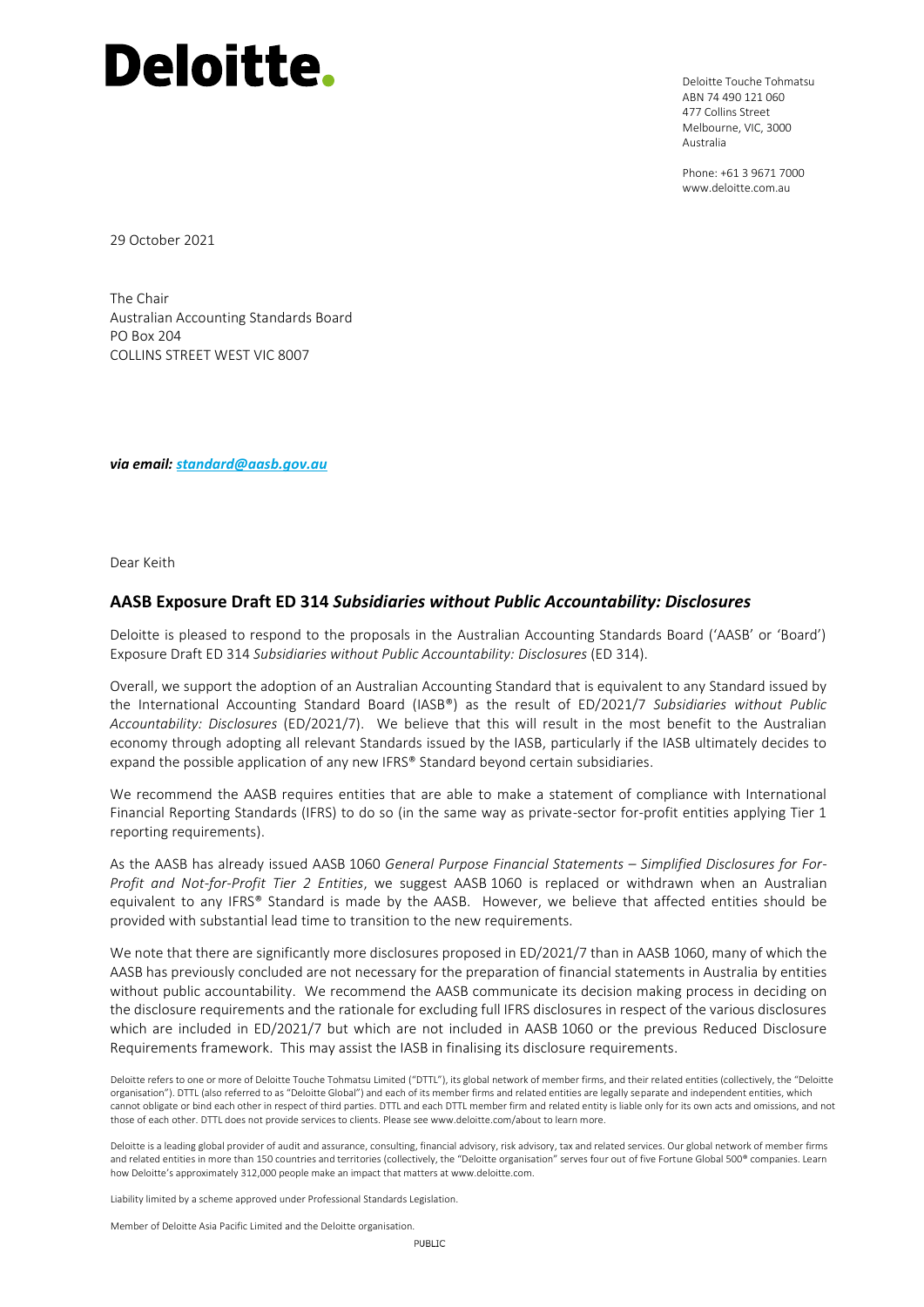We also recommend that until such time as any IFRS Standard is issued by the IASB as a result of ED/2021/7 and the AASB has issued an equivalent pronouncement and considered its broader application to other than for-profit entities, we recommend that not-for-profit and other entities currently preparing special purpose financial statements are not required to transition to general purpose financial statements.

In this letter, we have focused our responses on the AASB Specific Matters for Comment in ED 314. Due to the later submission deadline in relation to ED/2021/7, the global firm of Deloitte Touche Tohmatsu has not finalised its views in relation to the matters raised in the IASB's exposure draft. Furthermore, in this letter we have highlighted issues and concerns in the Australian context that may not have the same degree of relevance internationally or which may not be considered of sufficient significance to warrant separate comment by the global firm of Deloitte in its submission. Therefore, the views presented in this document in relation to ED/2021/7 should be read in this context and may not necessarily represent the view of the global firm of Deloitte.

Our detailed responses to the AASB Specific Matters for Comment in ED 314 are outlined in the Appendix.

Please contact me at +61 3 9671 7871 o[r moverton@deloitte.com.au](mailto:moverton@deloitte.com.au) if you wish to discuss any of our comments.

Yours sincerely

Wuerton

**Moana Overton** Partner

2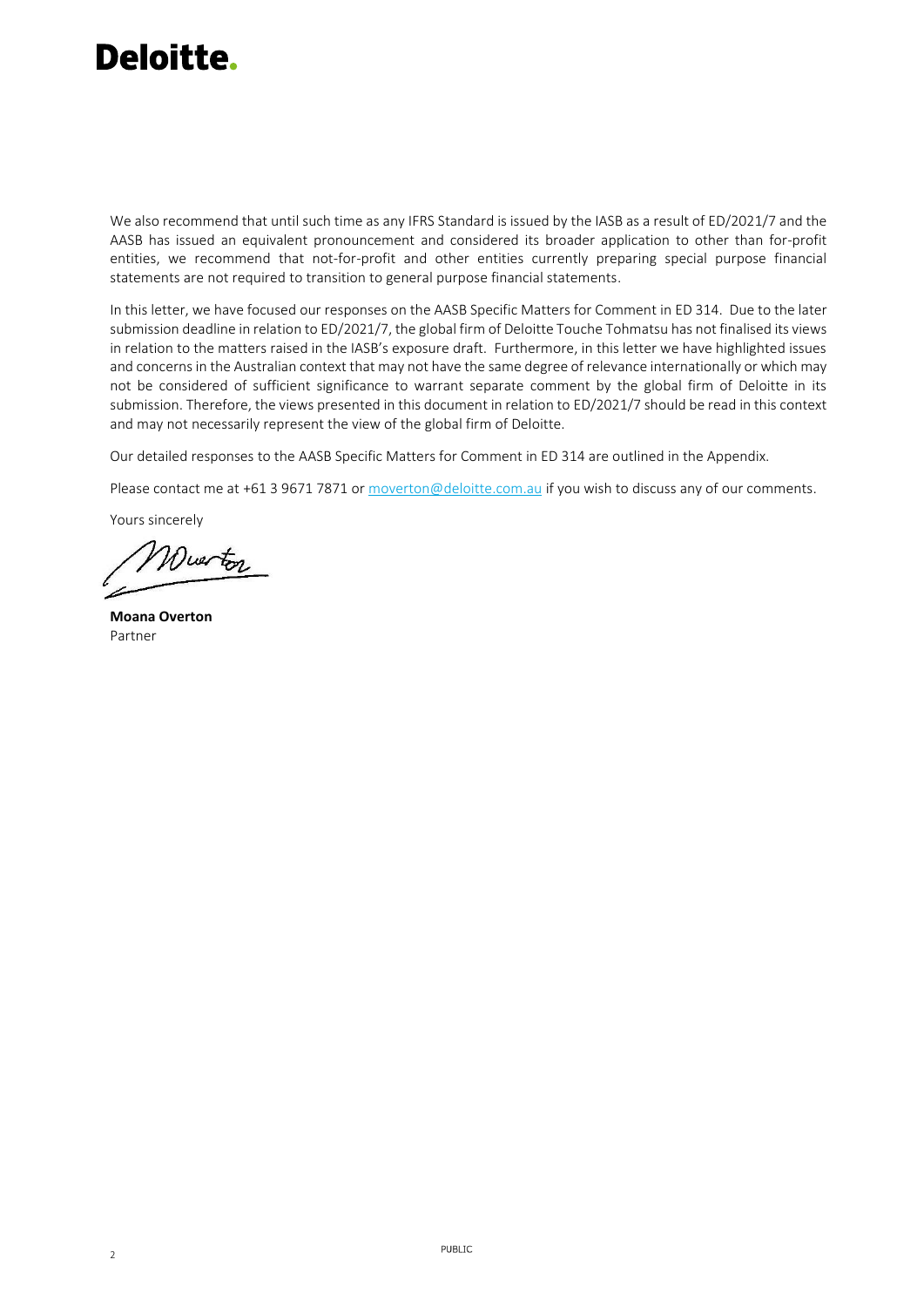### **APPENDIX – DETAILED RESPONSES TO THE AASB SPECIFIC MATTERS FOR COMMENT IN ED 314**

### **1. Whether a resulting IFRS Standard should be issued by the AASB as an additional reduced-disclosure Standard for eligible subsidiaries or for all Tier 2 entities, or to replace AASB 1060 for all Tier 2 entities.**

We believe any IFRS Standard resulting from ED/2021/7 should be made by the AASB as a replacement for AASB 1060. We do not support the retention of two differential Australian Accounting Standards dealing with disclosures for Tier 2 entities.

We appreciate requesting Tier 2 entities to effectively transition twice, once from special purpose financial statements (or Reduced Disclosure Requirements) to AASB 1060 and then secondly to a new Standard equivalent to any Standard resulting from ED/2021/7 could be confusing and challenging for preparers, users and auditors. However, we believe that having a single disclosure standard that applies to all Tier 2 entities will be preferable and more workable in the long run, eliminating confusion and minimising compliance and maintenance costs.

### **2. If AASB 1060 is retained by the AASB, whether amendments to AASB 1060 are warranted and, if so, the amendments that you would suggest.**

As noted above, we would strongly prefer that AASB 1060 is replaced by an IFRS Standard resulting from ED/2021/7. In the event that AASB 1060 is retained by the AASB, we recommend that it is amended to conform with the IFRS Standard:

- To ensure consistency, the wording in AASB 1060 should be completely aligned with the IFRS Standard, even if the paragraph numbering and ordering is different. This will avoid interpretational differences going forward (particularly if the IFRS Interpretations Committee or others provide global interpretative guidance), and avoid questions of whether the AASB intends different disclosures to the IFRS Standard
- Additional Australian disclosures, including those applicable to not-for-profit and public sector entities, should be clearly differentiated from those arising under the IFRS Standard, by being numbered differently or being included in a separate appendix to the Standard.

We also note that the proposals in ED/2021/7 are focused on disclosure requirements only and do not consider presentation requirements included in AASB 1060. Therefore, entities would not be permitted to prepare a single statement of income and retained earnings in place of the statement of comprehensive income and statement of changes in equity as they are able to under AASB 1060, and similarly would not be able to take advantage of other simplifications provided in AASB 1060.

Additionally, the proposals in ED/2021/7 would require significantly more, or different, disclosures, to those currently included in AASB 1060 (which are also based on *IFRS for SMEs*). The AASB has undertaken a similar process to the IASB in developing both the Simplified Disclosures and Reduced Disclosure Requirements frameworks, in that the starting point was the *IFRS for SMEs* with consideration of overall disclosure objectives and differences in recognition and measurement. We recommend that the AASB communicate its decision making process in deciding on the disclosure requirements and the rationale for excluding full IFRS disclosures in respect of the various disclosures which are included in ED/2021/7 but which are not included in AASB 1060 or the previous Reduced Disclosure Requirements framework. This may assist the IASB in finalising its disclosure requirements.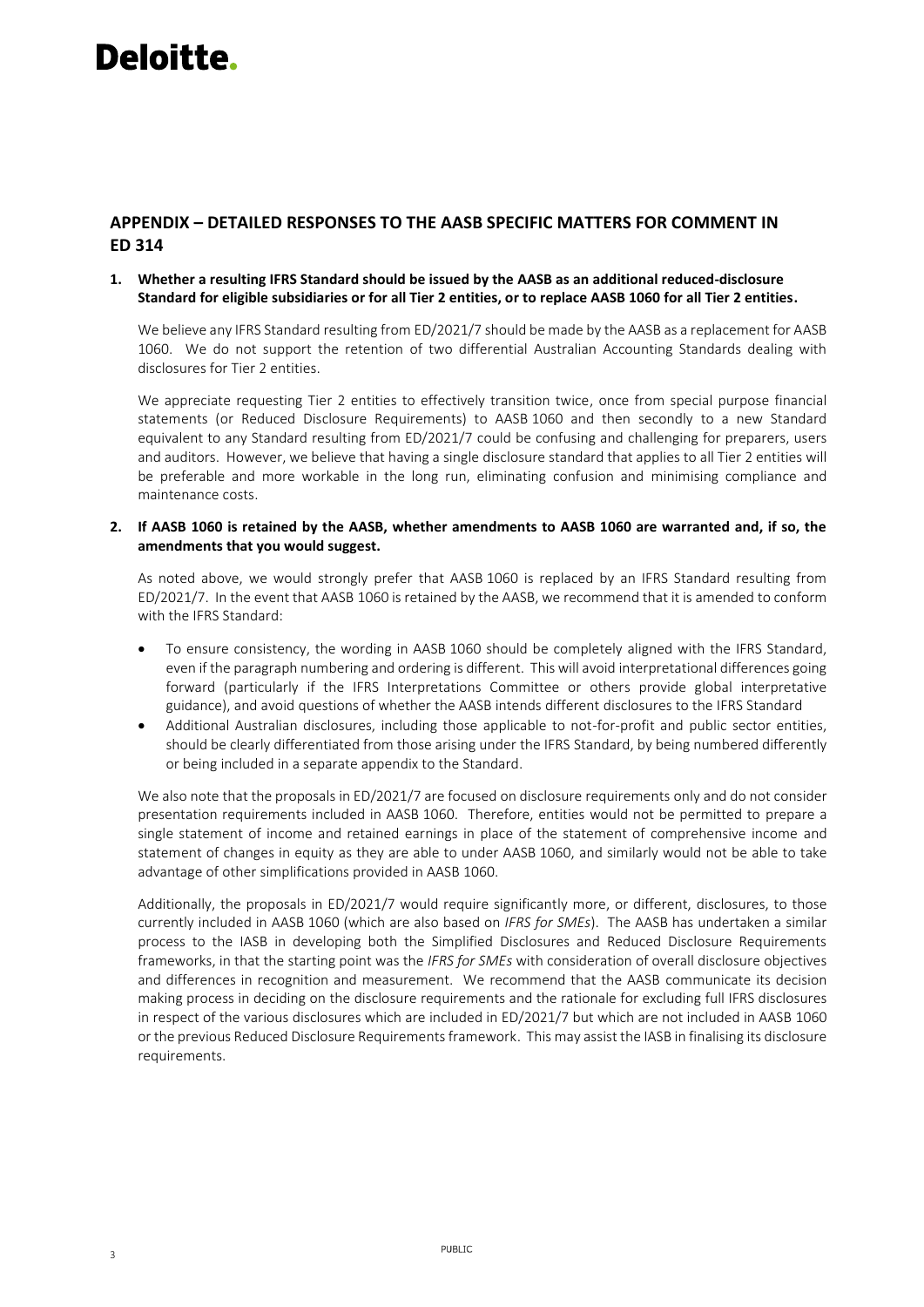In this regard, we note in particular that Reduced Disclosure Requirements excluded some or all disclosures proposed in respect of many of the additional disclosures included in ED/2021/7 that are not included in AASB 1060, including (but not limited to) disclosures in relation to:

- Impairment of assets
- Revenue from contracts from customers
- Fair value measurement
- Financial instruments (including expected credit losses, hedge accounting and credit risk disclosure)
- Effect of Standards on issue that are not yet effective.

In our experience, the limited number of entities that adopted Reduced Disclosure Requirements (prior to the adoption of AASB 1060) frequently found significant unexpected effort was required in complying with some of the disclosures required by even Reduced Disclosure Requirements in these areas. Many such entities did not necessarily have the systems and information gathering in place to prepare the disclosures as they often prepared special purpose financial statements in the past (e.g. entities newly required to prepare general purpose financial statements as a result of s.3CA of the *Tax Administration Act 1953*). We are also seeing similar outcomes with some entities that have elected to apply AASB 1060 prior to its mandatory application date in respect of the core AASB 1060 disclosures.

We acknowledge the AASB staff have prepared a summary of the differences between AASB 1060 and the proposals in IASB ED/2021/7<sup>1</sup>. We recommend that the AASB updates this comparison to be a detailed analysis and it be added as non-authoritative guidance to a revised AASB 1060 or new Australian Accounting Standard equivalent to the IFRS Standard. It will be crucially important that preparers, users and auditors have time to prepare for the additional disclosures and the AASB comparison together with significant lead time to transition to the new disclosures should be provided.

In the event the IASB issues an IFRS Standard as a result of ED/2021/7 without significantly reducing disclosures, an alternative approach could be considered whereby the AASB:

- Issues the IFRS Standard as an equivalent Australian Accounting Standard
- Evaluates which new disclosures it does not consider necessary for the preparation of financial statements in Australia, and makes compliance with those disclosures optional.

This approach would allow Tier 2 entities with a choice to either:

- Comply with all the disclosures and be able to claim compliance with *both* IFRS (subject to scope differences between the IFRS Standard and equivalent Australian Accounting Standard) and Australian Accounting Standards – Simplified Disclosures, or
- Exclude the disclosures identified by the AASB and only claim compliance with Australian Accounting Standards – Simplified Disclosures.

Whilst this alternate approach is not our preferred approach and would require maintenance effort by the AASB on a go forward basis, it may be worthwhile considering the amount of change that has been experienced in the Australian reporting frameworks in recent years. Such an approach might also be considered as a transitional approach for a number of years, or applied to a segregated group of entities (e.g. of a particular size or for not-for-profit entities).

<sup>1</sup> As included in Agenda Paper 4.1 for the AASB's meeting to be held on 10-11 November 2021.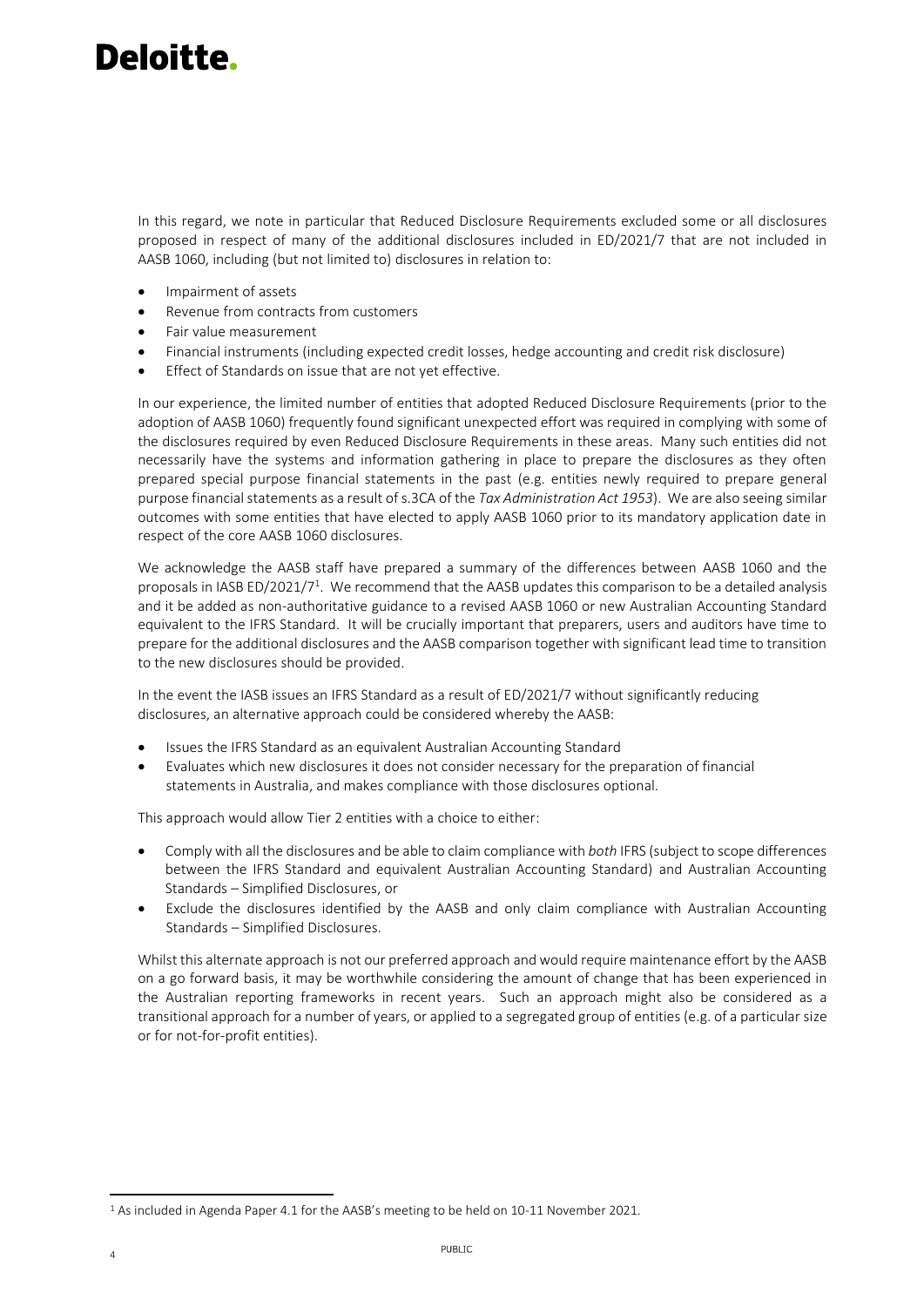**3. Whether there are any regulatory issues or other issues arising in the Australian environment that may affect the implementation of the proposals, particularly any issues relating to:** 

#### **a. not-for-profit entities; and**

**b. public sector entities, including GAAP/GFS implications.**

The AASB should not proceed with any proposal to remove the ability of not-for-profit entities to prepare special purpose financial statements until such time as the IASB issues any Standard as a result of ED/2021/7 and the AASB has issued its equivalent pronouncement and considered its broader application to other than for-profit entities. Forcing these entities to adopt Tier 2 reporting requirements (or potentially Tier 1 reporting requirements) whilst the final form of these requirements is being determined would be unhelpful and is unnecessary at this time. This will minimise the transition costs for these entities.

We also recommend that the Australian-specific disclosure requirements included in AASB 1060, including those applicable to not-for-profit and public sector entities, be retained in any replacement Standard issued as a result of any IFRS Standards. However, as noted above, these disclosures should be clearly differentiated from those arising under the IFRS Standard, by being numbered differently or being included in a separate appendix to the Standard.

#### **4. Whether the proposals would create any auditing or assurance challenges.**

We are not aware of any specific auditing or assurance challenges arising from the proposals.

#### **5. Whether, overall, the proposals would result in financial statements that would be useful to users.**

We believe the proposals will result in financial statements that are useful to users.

### **6. Whether the proposals are in the best interests of the Australian economy.**

Subject to the matters noted elsewhere in this letter, we believe the proposals in ED 314 are in the best interests of the Australian economy. In particular, the potential for at least some Tier 2 entities to make a statement of compliance with IFRS will assist in reducing the cost of capital and maintaining investor confidence in the Australian economy, in much the same way as Australia move to IFRS for for-profit Tier 1 entities.

It would be helpful for the AASB to explain the application of Tier 2 requirements in Australia to the IASB, including that many entities outside the scope of ED/2021/7 would currently be required to comply with the full recognition and measurement requirements of IFRS (through the application of Australian Accounting Standards), but would be required to provide lesser disclosures under the existing Tier 2 framework. As a result, these entities are effectively placed in the same situation as subsidiaries within the scope of ED/2021/7. Consistent with the dissenting opinion in the basis for conclusions in ED/2021/7, it seems better for individual jurisdictions to determine who should apply any resultant IFRS Standard in a particular jurisdiction (so long as those entities do not have public accountability).

Once any IFRS Standard resulting from ED/2021/7 is made by the IASB, the AASB should ensure that for-profit private sector entities that are able to make a statement of compliance with IFRS are required to make that statement in their financial statements (unless an alternate approach similar to that discussed in our response to Question 2 is adopted). Such entities reporting under Part 2M.3 of the *Corporations Act 2001* would also include a statement about compliance with IFRS in the directors' declaration in accordance with s.295(4)(ca) of that Act.